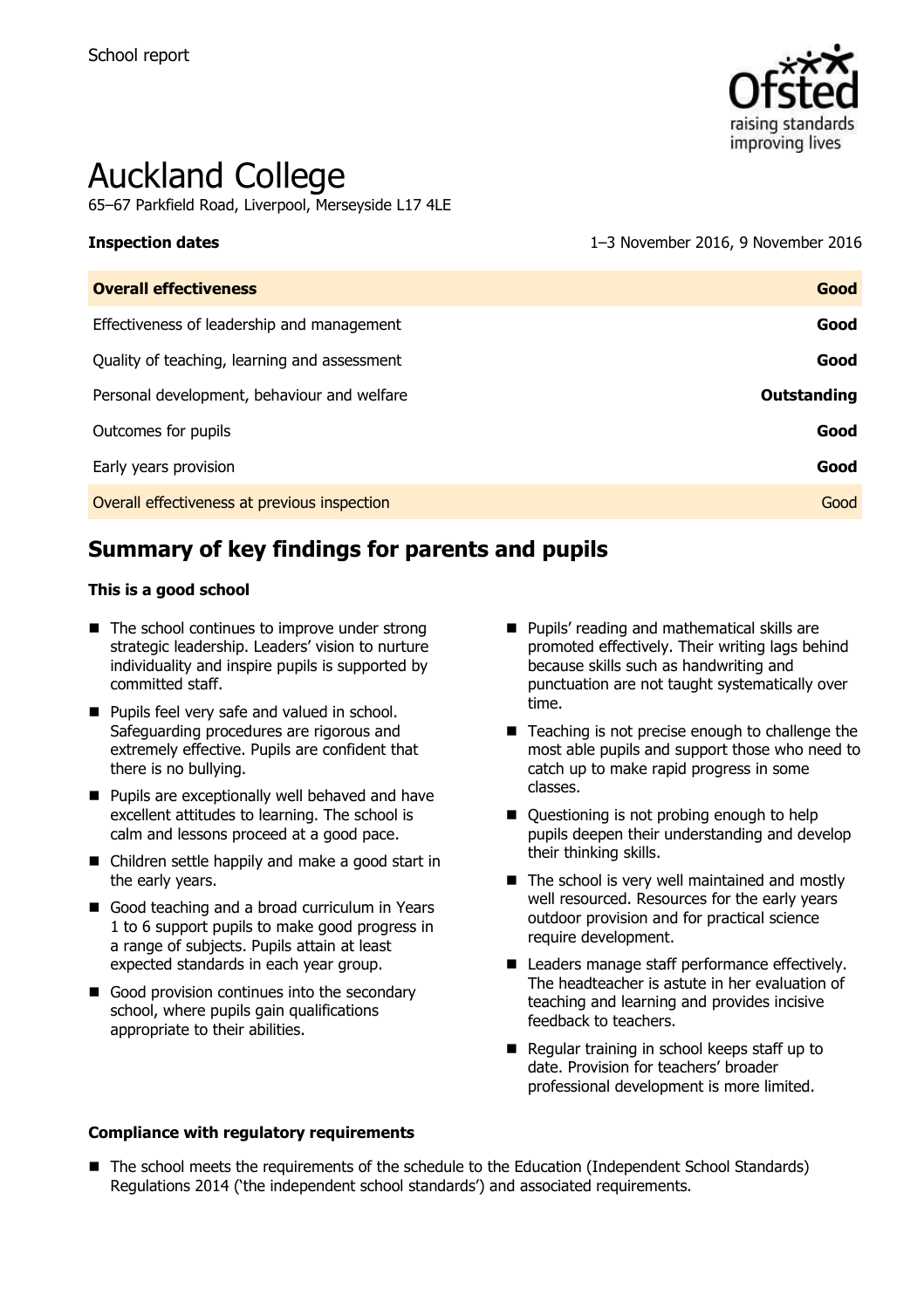

# **Full report**

#### **What does the school need to do to improve further?**

- Continue to improve teaching and learning by:
	- using the best practice in school to ensure that the most able pupils are provided with work that is challenging in all classes
	- making sure that, where pupils have gaps in their learning, teaching is precisely focused to help them catch up rapidly
	- developing teachers" questioning so it deepens pupils" understanding, their thinking and reasoning skills
	- ensuring that pupils" handwriting and use of punctuation are developed systematically as they move through school.
- $\blacksquare$  Strengthen the impact of leadership and management by:
	- supporting teachers to assess pupils" learning in greater detail, so that their teaching extends pupils" skills and understanding
	- ensuring resources are available to support lively and imaginative teaching and learning, especially outdoors, for children in the early years and for practical science
	- linking professional development more closely to teachers" personal targets, roles and responsibilities.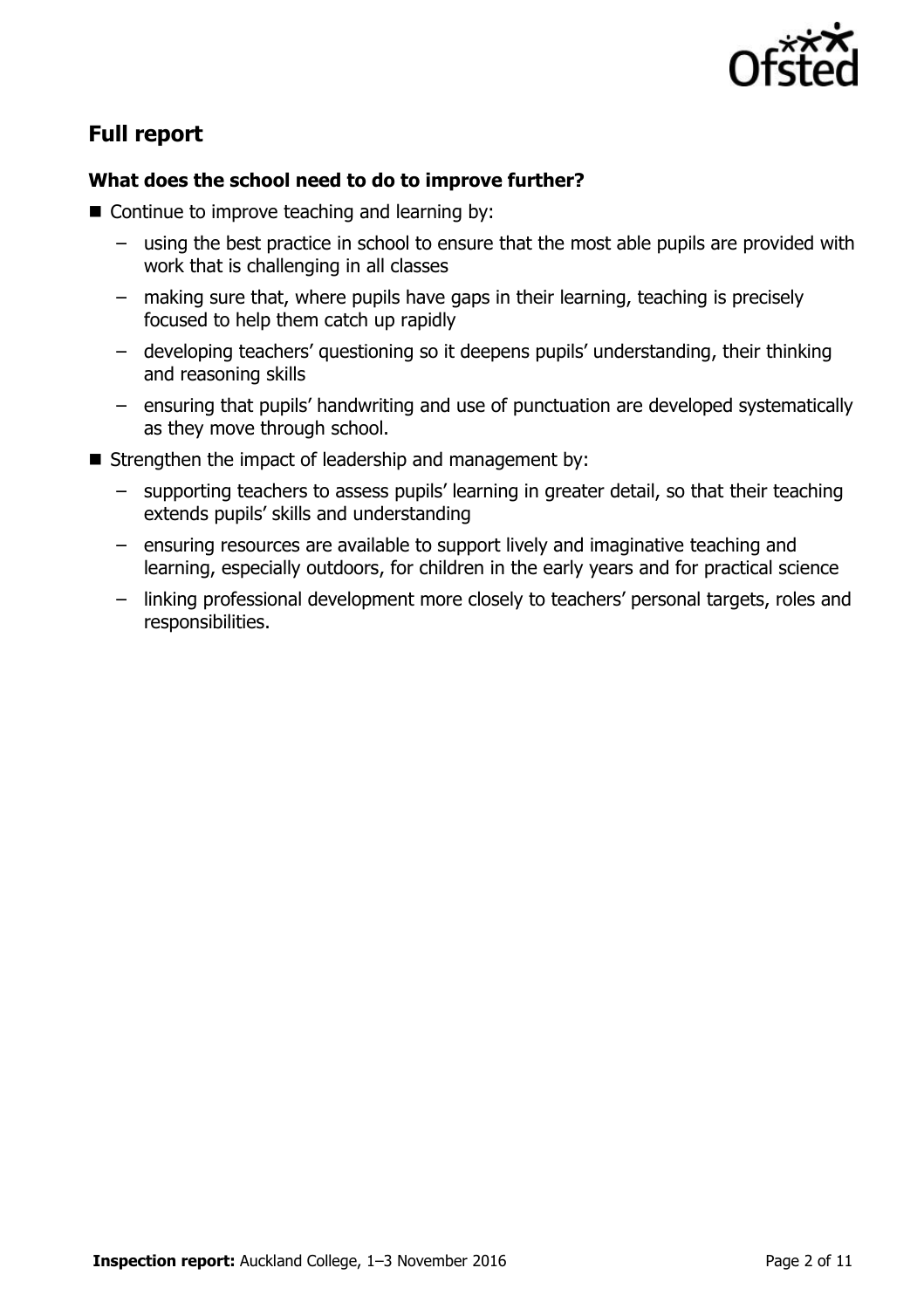

# **Inspection judgements**

#### **Effectiveness of leadership and management Good**

- The senior team provides strong strategic leadership and has established an atmosphere in school where pupils grow in confidence, are happy and motivated. Leaders have continued to improve the school since the last inspection. The school has been refurbished and the curriculum has been enhanced.
- **Pupils are valued as individuals. Staff and pupils respect and celebrate the diversity within** the school and ensure there is no discrimination. The individualised support for pupils promotes equality of opportunity effectively.
- Leaders set high expectations of staff and for pupils. Staff are highly accountable for the progress and attainment of pupils in their class. Regular meetings with senior leaders to discuss pupils" progress ensure that any who are not making at least expected progress are supported successfully.
- Staff who made their views known during the inspection reported positive, supportive relationships between staff and leaders. Teachers and teaching assistants are motivated, hardworking and committed to providing good-quality teaching and care for pupils.
- The school follows the national curriculum in each phase and teaching is supported by a number of specialist subject teachers. Pupils experience a broad and balanced range of subjects in the primary school. A narrower range of subjects is taught in the secondary school but subjects are targeted to meet the needs of pupils. All areas of learning are covered effectively in the early years.
- **Pupils'** learning is enriched with a range of additional activities that broaden their experiences. Pupils enjoy choosing from a range of enrichment activities such as baking, astronomy, golf and additional arts, science and computer clubs. Good-quality physical education is provided by specialist teachers, off-site in partnership with Liverpool John Moores University and local sports providers.
- Pupils' spiritual, moral, social and cultural development and their understanding of fundamental British values are promoted exceptionally well. Pupils from different cultural backgrounds learn from each other. They have a good understanding of and respect for different faiths and cultures. Pupils learn about British values explicitly in lessons and because they are integral to the ethos of the school.
- Teachers' performance is managed effectively. Leaders deploy staff to make the best use of their strengths and set relevant targets for improvement. Professional development is planned to support the school"s priorities and keep staff up to date. It is not linked closely to teachers" personal professional development needs and responsibilities, however. Teachers have limited opportunity to learn from best practice outside school.
- Leaders track pupils' attainment against national curriculum standards expected for each year group. Teachers use assessment well to plan for further learning. However, assessment is not yet finely tuned to enable teachers to assess pupils' learning precisely against the programmes of study and identify specific gaps in learning. New systems have been introduced, laying the foundation for more precise assessment, but are not yet in use across the school.
- Communication with parents is good. The vast majority of parents who responded to Parent View, the Ofsted online questionnaire, would recommend the school to another parent. Their comments include: "staff are dedicated and really care about helping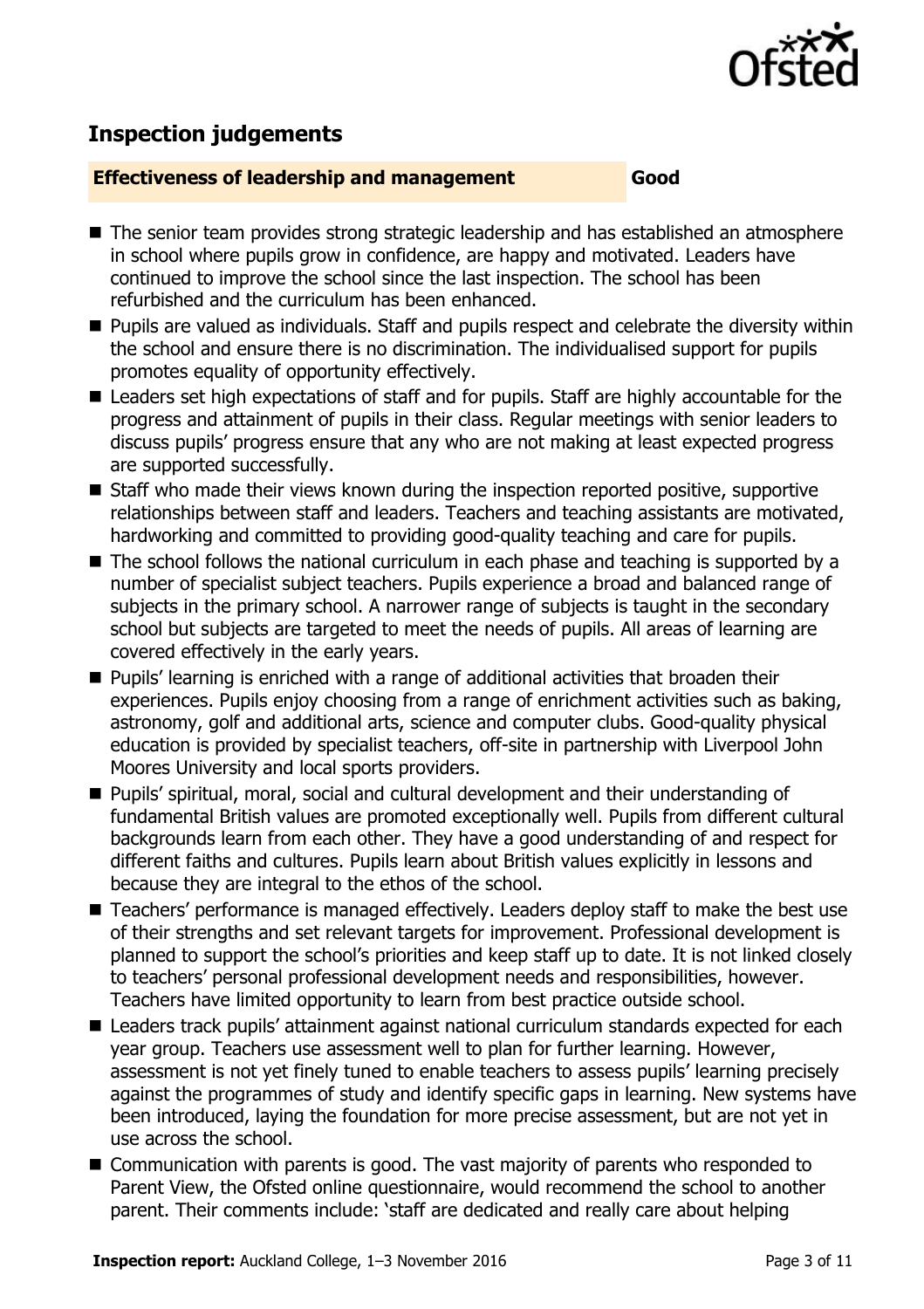

children to fulfil their potential and excel', and 'we are kept very well informed ... and any issues are discussed as and when required". Evidence gathered during the inspection endorses parents' positive views.

- A very small minority of parents raised concerns about the level of resources in school, and the recruitment of teaching assistants. Requirements for adult-child ratios are met, including in the early years, albeit with some temporary staff. Leaders are in the process of recruiting additional permanent teaching assistants.
- All areas of the school are well maintained and provide a suitable learning environment. Teachers use small spaces imaginatively and resources are mostly of good quality. However, resources for the youngest children to use outdoors and for the teaching of practical science across the school require improvement.
- The increase in the number of pupils on roll means that all classrooms are at capacity. There are currently 217 pupils on roll including 17 part-time children in the early years and a small number of children who are not quite three years of age.

#### **Governance**

- Governance is provided by an executive board made up of the two proprietors, the director of quality assurance and the headteacher.
- Members of the executive board have high ambitions for the school and a commitment to providing a safe, inspiring place to learn. They have an in-depth understanding of the school's performance based on regular monitoring and clear lines of accountability. They manage the performance of staff effectively.
- Leaders and managers have ensured that the school meets all parts of the independent school standards and that statutory requirements of the early years are met.

#### **Safeguarding**

- The arrangements for safeguarding are effective. The independent school standards for safeguarding are met fully. Premises are well maintained and there is a safe culture in school so pupils feel safe, secure and well looked after.
- **Procedures to ensure the safe recruitment of staff are rigorous. Specialist physical** education teachers in alternative provision are vetted carefully.
- Staff are knowledgeable, vigilant and alert to signs of potential harm. They are aware of current national issues, for example regarding sexting, the "Prevent" duty and peer-onpeer abuse. They understand that safeguarding is everyone's responsibility. All have completed relevant training which is updated regularly.
- The safeguarding policy is thorough and takes full account of the requirements detailed in "Keeping children safe in education" September 2016. It is published on the school"s website.
- The on-site breakfast club and after-school provision were well supervised during the inspection. This provision provides good-quality "wrap around" care and is popular with pupils and parents.

Parents are well informed about safeguarding arrangements. The vast majority of parents who responded to Parent View report that children feel safe and are well looked after.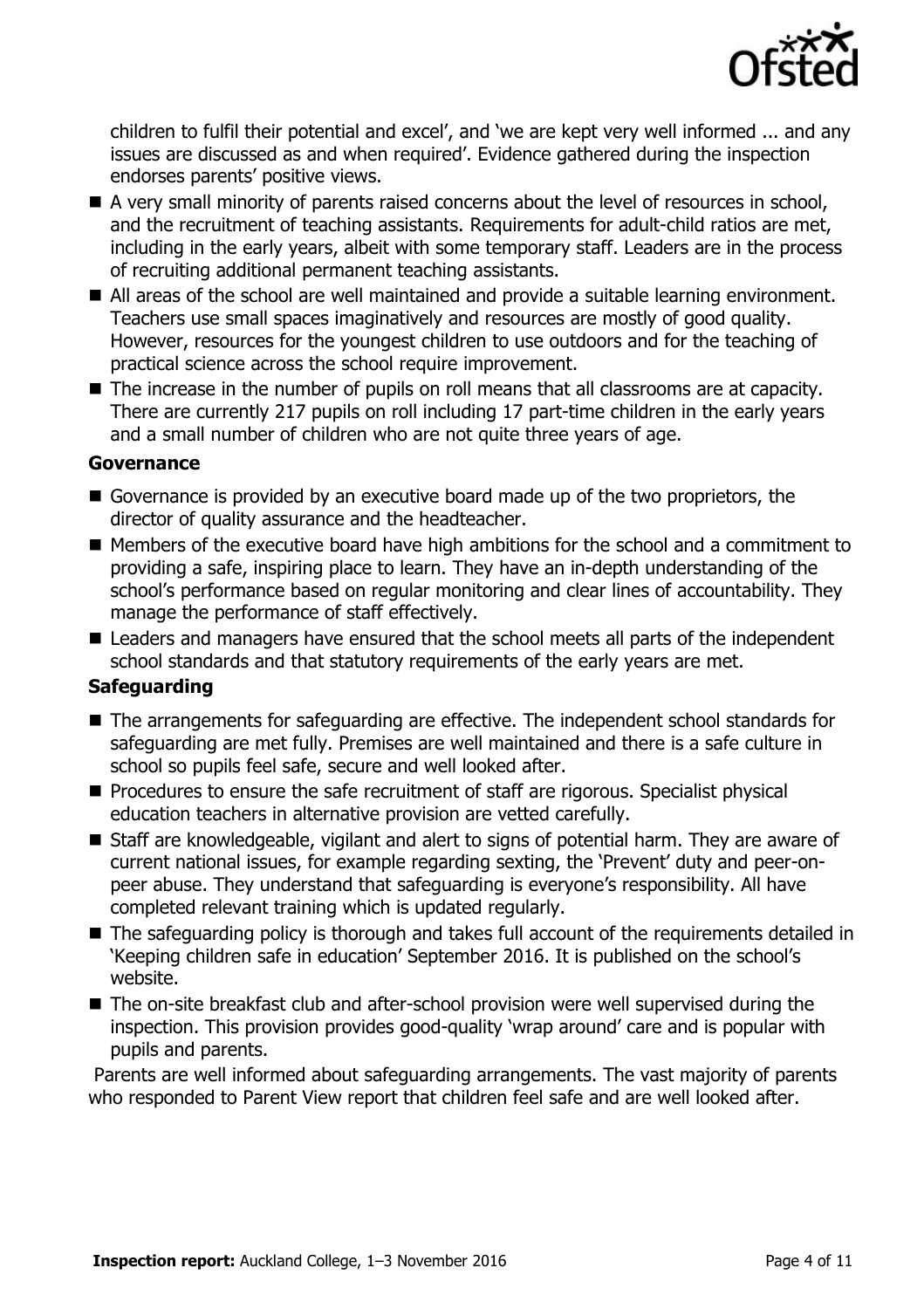

#### **Quality of teaching, learning and assessment Good**

- Good-quality teaching supports pupils to make good progress and attain expected or better standards for their age in the early years and primary phase. Teaching in the secondary phase supports pupils to make good progress from their starting points. Teachers have good subject knowledge across all key stages and plan work that meets the requirements of the national curriculum well. They provide clear explanations and exemplify new learning effectively.
- Teaching is adapted effectively to pupils' individual learning needs and abilities. Teaching is enhanced with personalised tuition and support outside the teaching day. This "personal touch" is valued highly by pupils and parents. Pupils" learning is also enhanced in the after-school provision, where pupils are supported with homework and conduct personal research.
- Pupils who have special educational needs and/or disabilities are well provided for, especially in the secondary school. Teaching assistants are deployed effectively and individualised support supplements their learning in class. Pupils who speak English as an additional language are also supported well to develop their knowledge of English.
- Teachers' feedback is effective and provides pupils with good advice to help them improve their work, in line with the school"s policy.
- **Pupils' reading and mathematical skills are developed successfully in the early years and** built on as they progress through school. The teaching of mathematics is a particular strength in the secondary phase.
- Writing skills are taught well in the early stages, particularly in Year 1, but are not taught as systematically as pupils move through school. Their handwriting and use of punctuation lags behind their ability to spell and use exciting vocabulary.
- The most able pupils make good progress but they do not make the most rapid progress they could in every class. In a few classes, the work they are given does not provide enough challenge or repeats learning they have already mastered.
- There are occasions when teaching is not sufficiently finely tuned to help pupils who have gaps in their learning to catch up rapidly, particularly for pupils in Years 5 and 6 and those in the secondary school.
- Teachers question pupils frequently in order to gauge their understanding. Questioning is not sufficiently probing, however, to consistently develop pupils' thinking and reasoning skills.

#### **Personal development, behaviour and welfare <b>COU COULDER COULDER COULDER COULDER**

#### **Personal development and welfare**

- The school's work to promote pupils' personal development and welfare is outstanding. Teachers have highly positive relationships with pupils.
- $\blacksquare$  The school's strong focus on safeguarding ensures that pupils know how to keep themselves safe and healthy, in school and outside. Pupils feel safe in school and their views are endorsed by the vast majority of parents. Older pupils cite the "family feel" and strong ethos of safeguarding as key factors in their happiness and well-being at the school.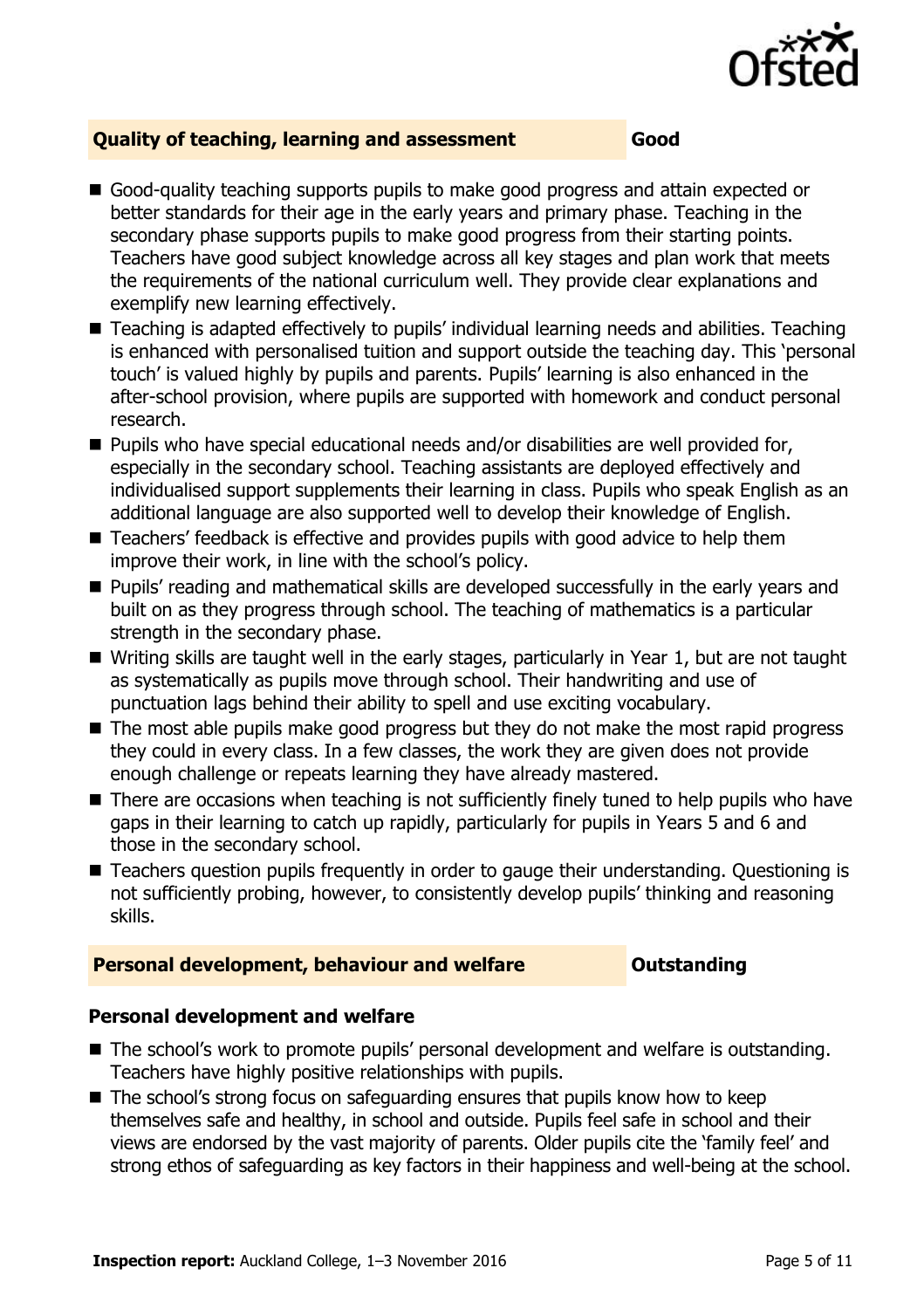

- **Pupils have a good understanding of different types of bullying and those who spoke to** inspectors are confident that it does not happen in school. Pupils know how to keep themselves safe when online and recognise risks and signs of cyber bullying. There are sufficient safeguards on the different types of computers they use in school.
- **Pupils of all ages are knowledgeable about British values such as democracy, liberty, law** and respect; they debate issues in a considered way. They enjoy learning about different countries, cultures and faiths from each other, showing great respect for each other"s views and experiences. The school"s work to protect pupils from radicalisation and extremism is highly effective.
- **Pupils' welfare and safety is supervised carefully when they attend alternative provision** for physical education. This includes thorough risk assessment and careful supervision during transportation and on-site.
- **Pupils in the secondary school receive good advice and guidance on career and further** education options in personal, social and economic education and citizenship.

#### **Behaviour**

- The behaviour of pupils is outstanding. Pupils have excellent attitudes to learning and develop as confident, self-assured learners. They are self-disciplined and motivated in class so teaching and learning proceed without interruption.
- Pupils' conduct around school is exemplary. Pupils of all ages are polite and thoughtful in shared spaces. Younger pupils play energetically in the playground but with consideration for each other. Pupils of all ages uphold and respect the school rules.
- **Pupils' positive attitudes to school are reflected in their above-average attendance and** punctuality.

### **Outcomes for pupils Good**

#### ■ Children make good progress in the early years and typically all achieve the early learning goals by the end of the Reception Year.

- **Pupils continue to make good progress across Years 1 to 6 from their starting points.** School records and the work in pupils' books show that they achieve standards that are at or above those expected for their age in a broad range of subjects in each year group. Attainment in Year 2 and Year 6 standardised assessments is above average. Pupils who have special educational needs and/or disabilities in the primary phase are supported well and usually achieve the standards expected for their age.
- The standards attained in reading and mathematics at the end of Year 6 are particularly high. Pupils read widely, with good fluency and understanding; the majority have a reading age above their chronological age. Pupils" attainment in writing is at expected standards but is not as high as it is in reading, because handwriting and the use of punctuation are not taught systematically across the school.
- **Pupils in the secondary school make good progress from their various starting points. A** high proportion of secondary school pupils have special educational needs and/or disabilities. Their needs are catered for well so they make good progress. Pupils benefit from the individualised tuition that supplements class teaching in school time and after school. Cohorts are too small and variable to compare GCSE results with national data or from year to year. Those who are capable of attaining GCSE accreditation do so in a range of subjects.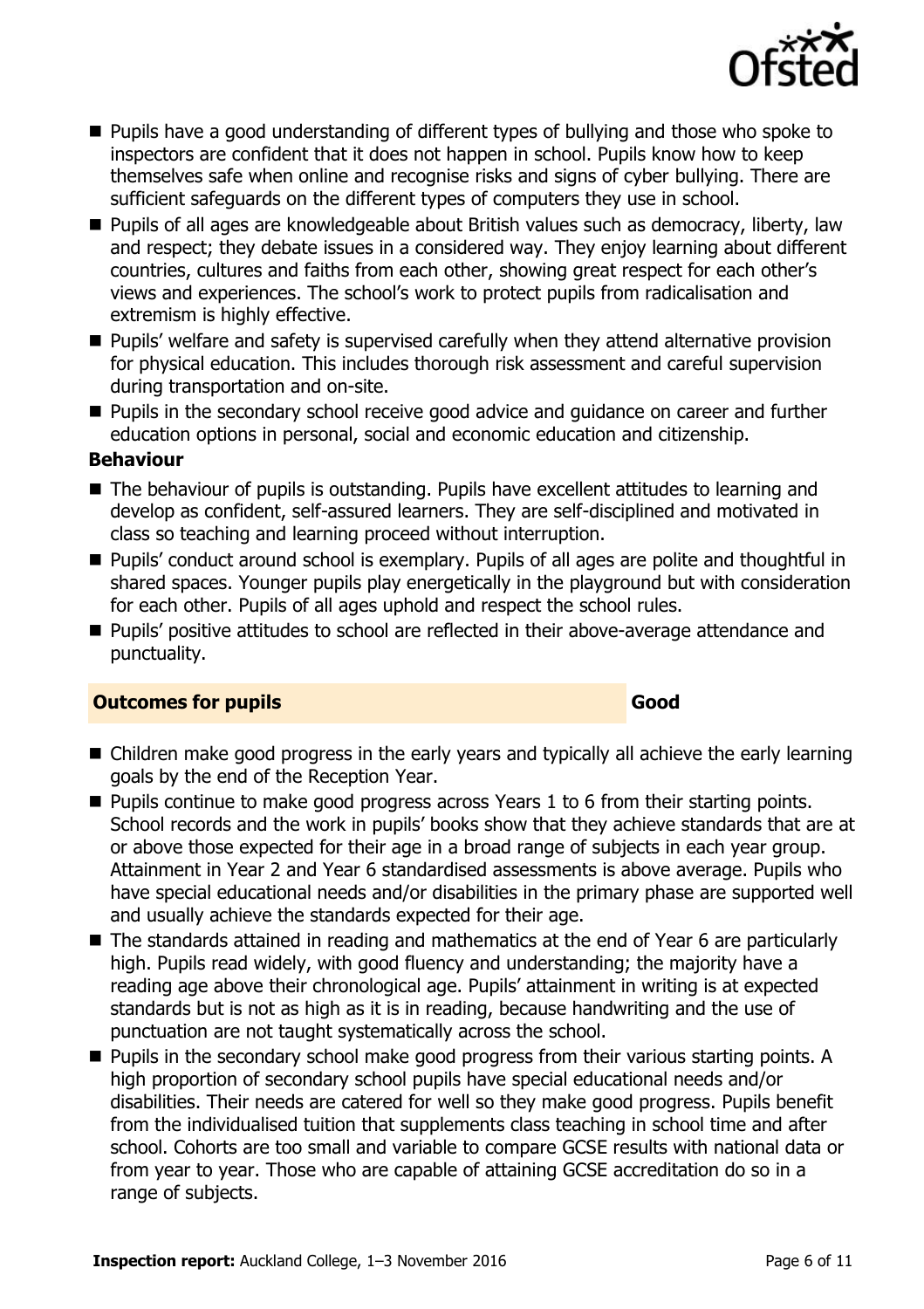

- **Pupils who speak English as an additional language are supported well to access the** national curriculum in all key stages and develop English language skills.
- The most able pupils make good progress across the whole school, but their progress is not even across all classes. Consequently, they do not make the most rapid progress they could over their whole time at school. While expectations of the most able pupils are high in most classes, in a minority the activities are not challenging enough to take learning forward at a rapid pace. For example, in writing, not enough is expected of them in terms of content and presentation.
- **Pupils who move school at the end of Year 6 are well equipped for the next stage of their** education. Those who opt to stay in the school"s secondary school receive individualised tuition and are similarly well prepared for the next stage of their education, training or employment.
- There are no disadvantaged pupils in the school supported by the pupil premium.

#### **Early years provision** Good Good

- All the independent school standards in relation to the early years provision are met.
- Children start in the early years with knowledge and skills that are mostly typical for their age. There is close liaison with the on-site day Nursery and with parents, ensuring that children settle happily and their knowledge and skills are built on from the start. Children make good progress and typically they all achieve all of the early learning goals by the end of the Reception Year.
- Children's personal development and welfare are promoted extremely well, so that they develop confidence and effective social skills. Children show consideration for each other and learn to take turns. They have excellent early behaviours for learning.
- Children are safe and well looked after. During the inspection, ratios of adults to children met requirements and children were well supervised.
- Teaching in the early years enables children to develop competence and confidence in all areas of learning and they are well prepared for Year 1. Rooms are relatively small and do not have direct access to the outdoors, and this limits children's ability to exercise and move around. However, teachers plan carefully to ensure the curriculum is balanced and they take children outside to learn frequently throughout the day. Resources for outdoor learning are limited, however, especially for the very youngest children in the school.
- Adults use assessment effectively in the early years to track children's progress and plan next steps in their learning. The 'EY Log' enables parents to view assessments, photographs and comments and ensures that they are kept well informed. The local authority audit of the 2016 early years profile data shows that teachers are accurate and detailed in their assessment.
- The early years leader has recently taken on the role, and the scope of the post is still being developed. Links with parents and the day Nursery are well established. The headteacher effectively checks teaching and learning in the early years.
- Parents who commented on the early years provision are highly satisfied. Typical comments include "It is clear our child"s safety and happiness are paramount" and "I love the "EY Log", it is lovely to share her school moments with friends and family.'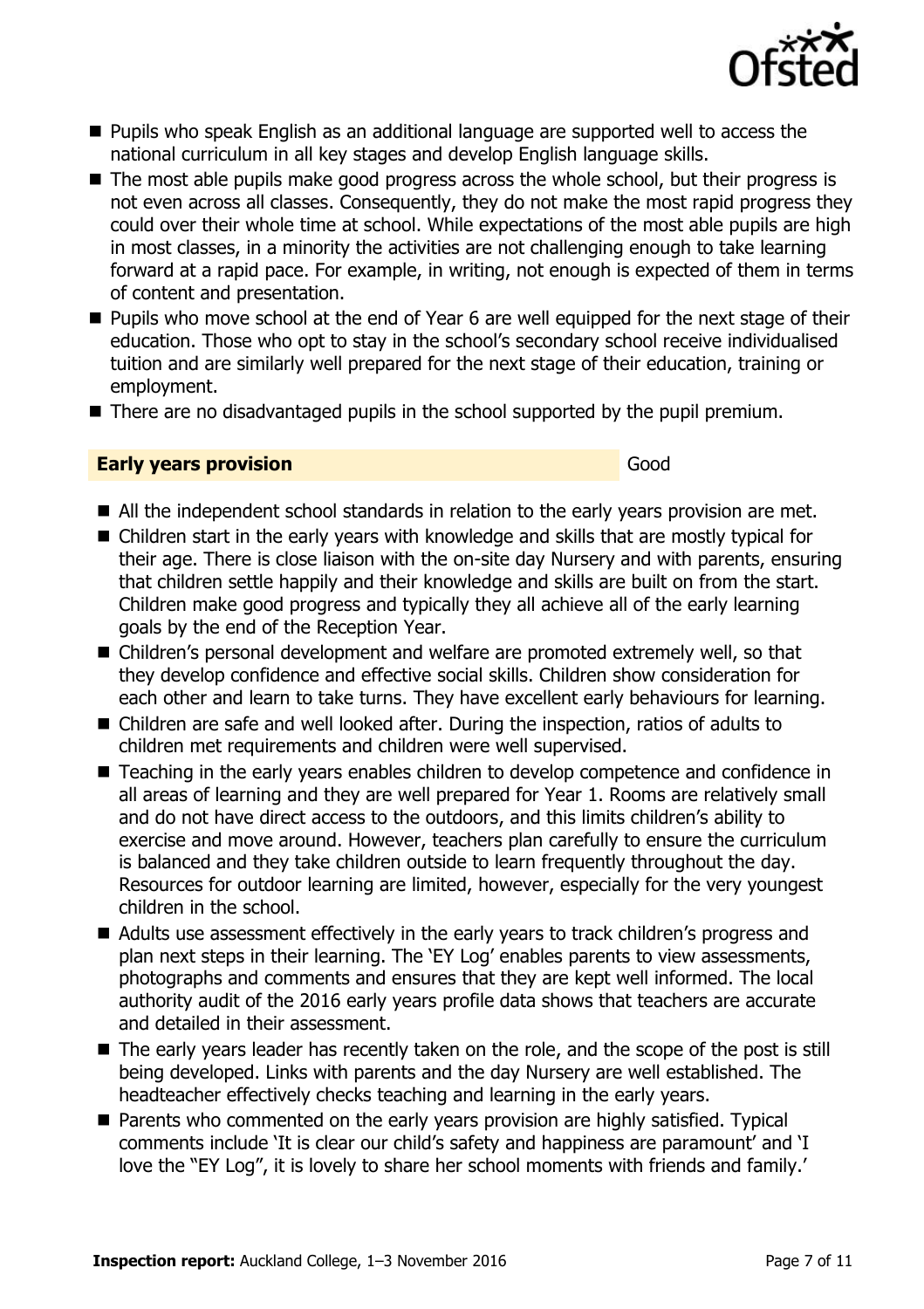

# **School details**

| Unique reference number | 132119   |
|-------------------------|----------|
| DfE registration number | 341/6046 |
| Inspection number       | 10020911 |

This inspection was carried out under section 109(1) and (2) of the Education and Skills Act 2008, the purpose of which is to advise the Secretary of State for Education about the school"s suitability for continued registration as an independent school.

| Type of school                      | Co-educational day school       |
|-------------------------------------|---------------------------------|
| School category                     | Independent school              |
| Age range of pupils                 | 3 to 16                         |
| Gender of pupils                    | Mixed                           |
| Number of pupils on the school roll | 217                             |
| Number of part-time pupils          | 17                              |
| <b>Proprietors</b>                  | Mrs G Akaraonye, Mr A Akaraonye |
| Chair                               | N/A                             |
| Headteacher                         | Miss S Boyd                     |
| Annual fees (day pupils)            | £5,000 to £7,500                |
| Telephone number                    | 0151 727 0083                   |
| Website                             | http://www.aucklandcollege.com  |
| Email address                       | info@aucklandcollege.com        |
| Date of previous inspection         | 12-14 November 2013             |

#### **Information about this school**

- Auckland College is a small independent co-educational day school.
- The school provides a breakfast club, after-school clubs and school holiday clubs for 51 weeks of the year. These clubs are managed by the executive board and run by staff employed by the school.
- The number of pupils on roll has increased since the last inspection from 138 to 217.
- There are 82 children in the early years; 17 are part-time. Almost all are in receipt of Nursery funding. Children are taught in two pre-school classes and two Reception classes.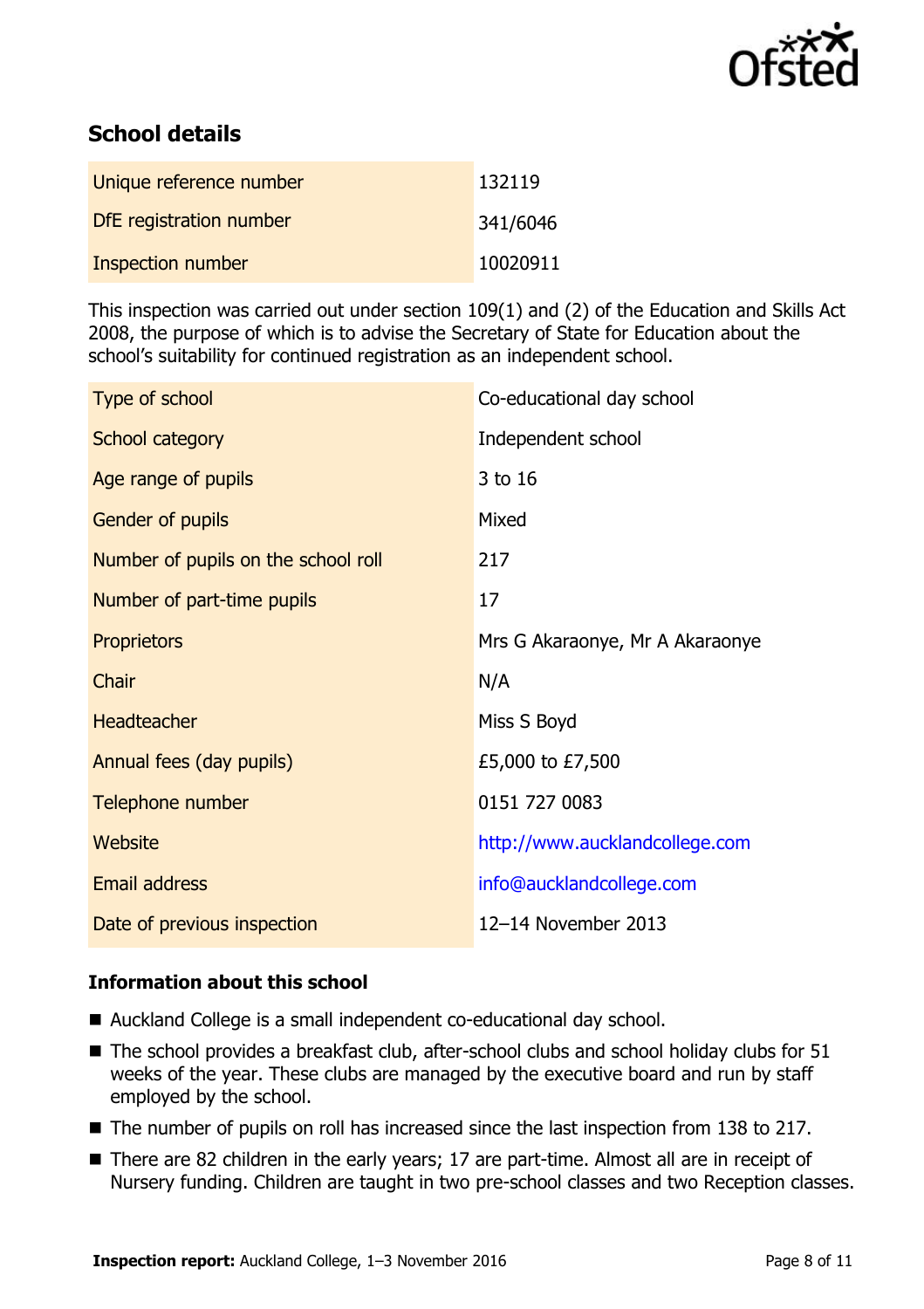

- There are 34 pupils in the secondary school. A third of these pupils have special educational needs and/or disabilities.
- Seven pupils receive support for special educational needs and/or disabilities in the early years and primary phase. No pupils have a statement of special educational needs or an education, health and care plan.
- A higher than average proportion of pupils are from minority ethnic backgrounds. Many speak English as an additional language but few are at the early stages of learning English.
- The school uses alternative provision for physical education at I M Marsh sports centre, which is part of Liverpool John Moores University, and local leisure centres.
- The school was last inspected in November 2013.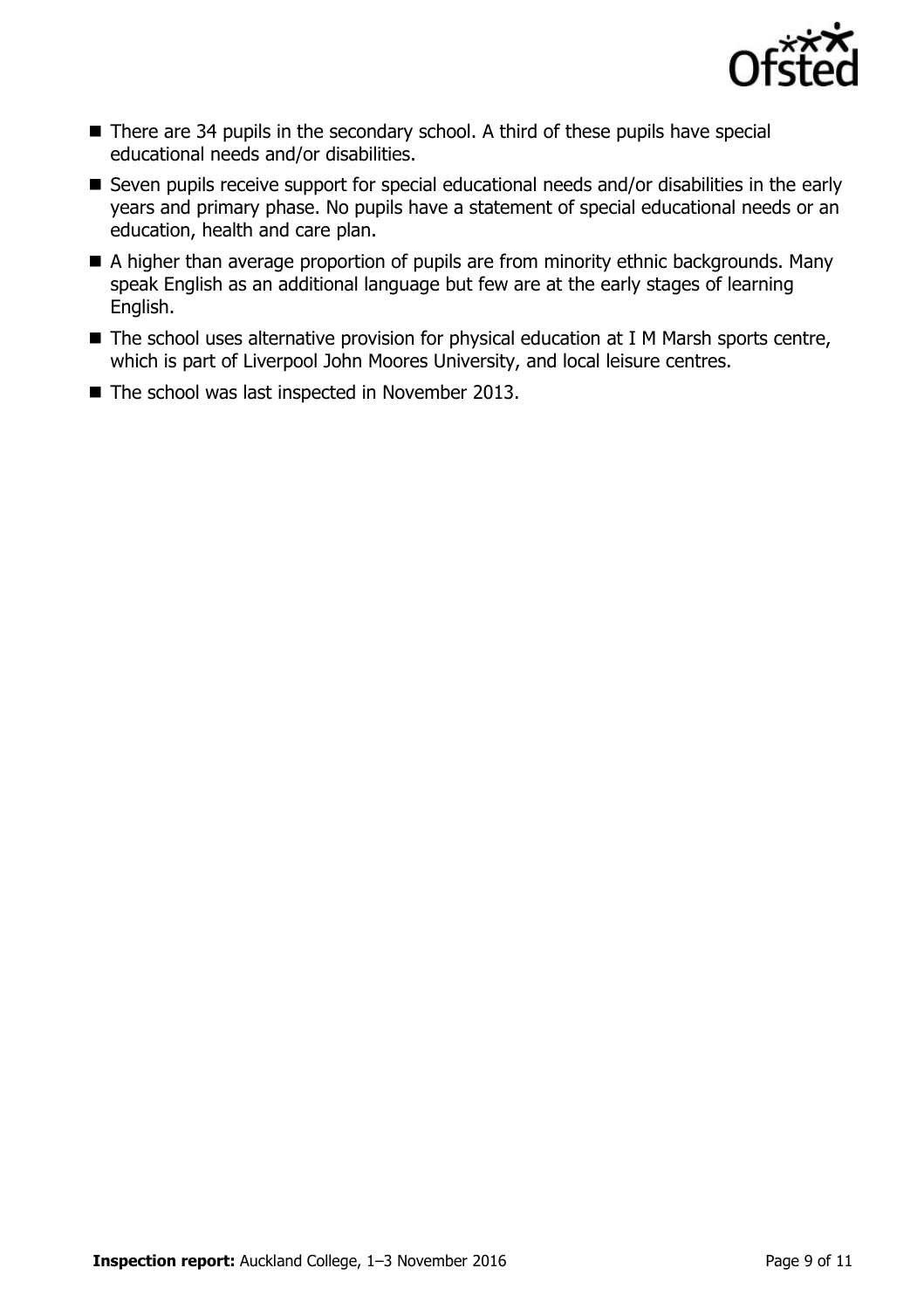

## **Information about this inspection**

- Inspectors met with proprietors, the headteacher, senior and middle leaders. They spoke with most members of staff following observations and met with two groups of pupils.
- **Inspectors observed teaching and learning, spoke to pupils and looked at pupils' work in** each class. They carried out a detailed scrutiny of pupils" work with senior leaders.
- Inspectors looked at a range of documentation including the school's self-evaluation, records of pupils" progress, assessment information, performance management and professional development records. They investigated the school"s safeguarding procedures in depth.
- Inspectors took account of 62 responses to Parent View, the Ofsted online questionnaire for parents, and 12 questionnaires returned by staff.
- Compliance with independent school standards was checked.
- A further visit took place on 9 November 2016 to collect additional evidence.

#### **Inspection team**

| Jean Olsson-Law, lead inspector | Her Majesty's Inspector          |
|---------------------------------|----------------------------------|
| John Shutt                      | Ofsted Inspector                 |
| <b>Elizabeth Grocott</b>        | Early years Regulatory Inspector |